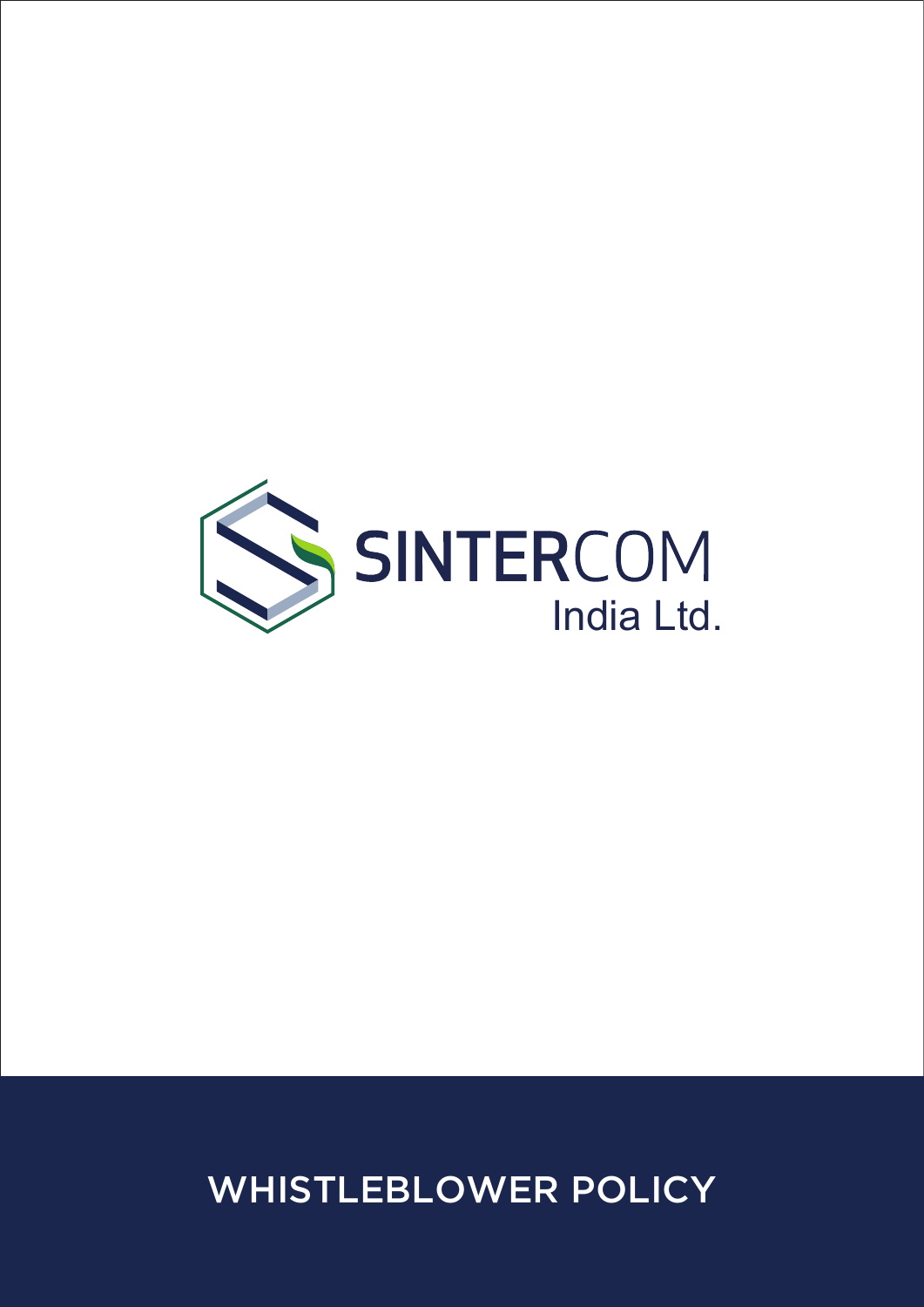#### PREFACE

The Company believes in the conducting business in a fair and transparent manner by adopting highest standards of professionalism, honesty, integrity and ethical behaviour in all dealings with employees, customers, suppliers, government officials and others.

The Company has adopted this policy which lays down the principles and standards that should govern the actions of the Company and its employees. Any actual or potential violation of the rules, regulation and policy of the Company would be a matter of serious concern for the Company. The role of employees in pointing out such violations of this Policy cannot be undermined. Accordingly, this Whistleblower Policy ("the Policy") has been formulated with a view to provide a mechanism for Directors and employees of the Company to raise concerns on unethical behavior, any violations of legal or regulatory requirements, incorrect or misrepresentation of any financial statements and reports, etc.

#### **OBJECTIVE**

To provide a mechanism for Directors and employees of the Company to raise concerns on unethical behavior, any violations of legal or regulatory requirements, incorrect or misrepresentation of any financial statements and reports, etc.

## DEFINITIONS

- "The Company" means Sintercom India Limited
- "Director" means a Director on the board of the Company whether whole-time or otherwise.
- "Disciplinary Action" means any action that can be taken on the completion of / during the investigation proceedings including but not limiting to a warning, imposition of fine, suspension from official duties or any such action as is deemed to be fit considering the gravity of the matter.
- "Employee" means every employee of the Company (whether working in India or abroad) and Employees of other agencies deployed for the Company's activities, whether working from any of the Company's offices or any other location.
- "Protected Disclosure" means a concern raised by a written communication made in good faith that discloses or demonstrates information that may evidence unethical or improper activity.
- "Subject" means a person against or in relation to whom a ProtectedDisclosure is made or evidence gathered during the course of an investigation.
- "Whistle Blower" is someone who makes a Protected Disclosure under this Policy.
- "Whistle Officer" or "Committee" means an officer or Committee of persons who are nominated/appointed to conduct detailed investigation.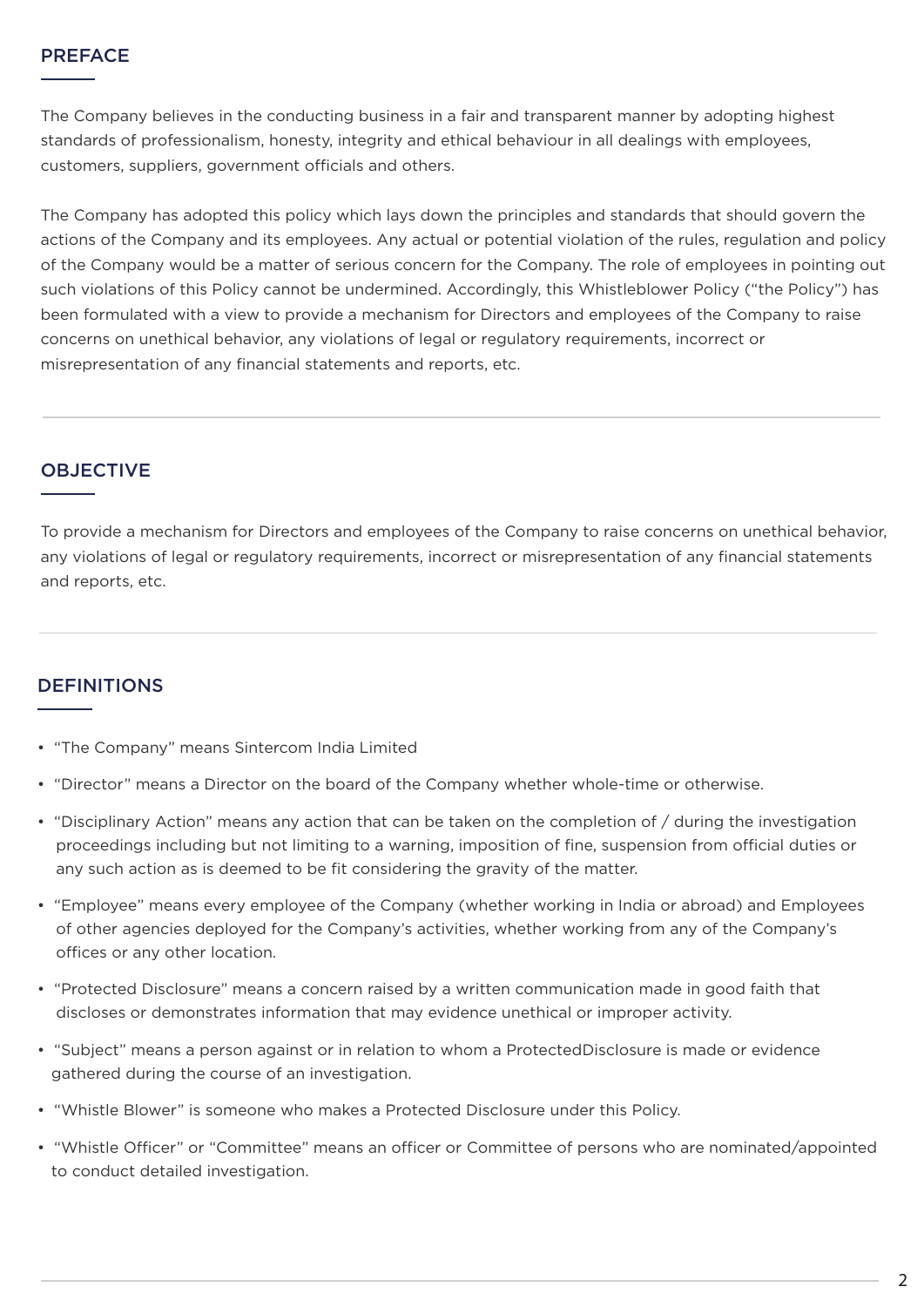#### Scope:

This Policy is for all Directors and Employees mentioned in the definition hereinabove and are eligible to make Protected Disclosures under this Policy.

The Policy covers malpractices and events which have taken place/ suspected to take place involving:

- Abuse of authority
- Breach of contract
- Negligence causing substantial and specific danger to public health and safety
- Manipulation of company data/records
- Financial irregularities, including fraud or suspected fraud or Deficiencies in Internal Control and check or deliberate error in preparations of Financial Statements or Misrepresentation of financial reports
- Any unlawful act whether Criminal/ Civil
- Pilferation of confidential/propriety information
- Deliberate violation of law/regulation
- Wastage/misappropriation of company funds/assets
- Breach of Company Policy or failure to implement or comply with any approved Company Policy
- Any other unethical, biased, favoured, imprudent event

#### GUIDING PRINCIPLES

To ensure that this Policy is adhered to, and to assure that the concern will be acted upon seriously, the Company will:

- Protected disclosures are acted upon in a time bound manner
- Complete confidentiality of the Whistle Blower is maintained
- The Whistle Blower and / or the person(s) processing the Protected Disclosure are not subjected to victimization.
- Evidence of the Protected Disclosure is not concealed and appropriate action including disciplinary action is taken in case of attempts to conceal or destroy evidence.
- Subject of the Protected Disclosure i.e. person against or in relation to whom a protected disclosure has been made, is provided an opportunity of being heard.

## WHISTLE BLOWER – ROLE & DISQUALIFICATIONS

## Role

- The Whistle Blower's role is that of a reporting party with reliable information.
- The Whistle Blower is not required or expected to conduct any investigations on his own.
- The Whistle Blower does not have any right to participate in investigations.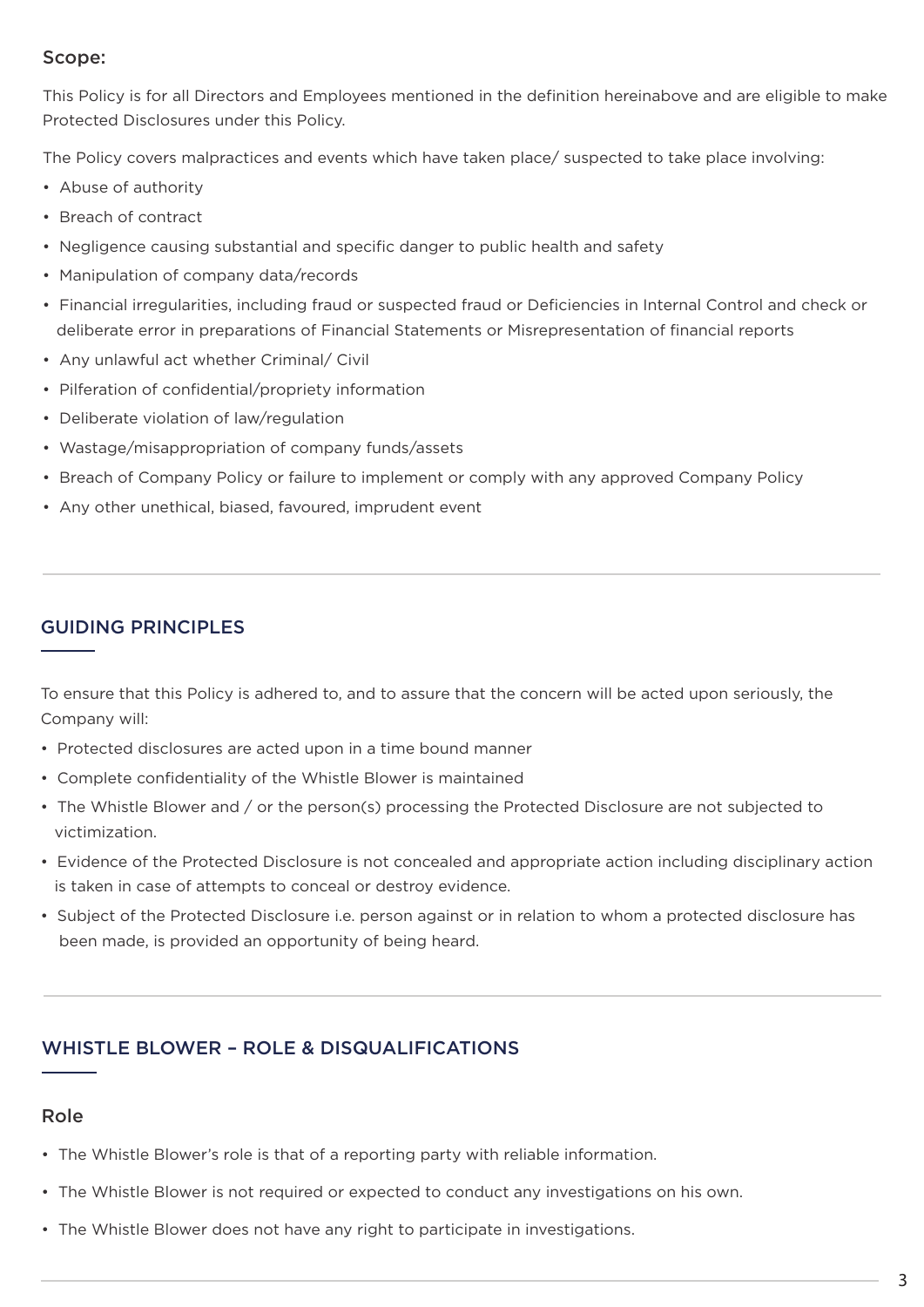- Protected Disclosure will be appropriately dealt with by the Competent Authority.
- The Whistle Blower shall have a right to be informed of the disposition of his disclosure except for overriding legal or other reasons

## B) Disqualifications:

- Genuine Whistle Blowers will be accorded protection from any kind of unfair treatment / victimization. However, any abuse of this protection will warrant disciplinary action.
- Whistle Blowers, who make any Protected Disclosures, which have been subsequently found to be motivated or malafide or malicious or frivolous, baseless or reported otherwise than in good faith, will be liable for disciplinary action as per the applicable Service Rules.
- Whistle Blowers, who make three Protected Disclosures, which have been subsequently found to be mala fide, frivolous, baseless, malicious or reported otherwise than in good faith, will be disqualified from reporting further Protected Disclosure under this policy.

## PROCEDURE

- The Protected Disclosure / Complaint should be attached to a letter bearing the identity of the whistle blower / complainant i.e. his/her Name, Employee Number and Location, and should be in a closed / secured / sealed envelope addressed to the Competent Authority which should be super scribed "Protected Disclosure". (If the envelope is not super scribed and closed / sealed / secured, it will not be possible to provide protection to the whistle blower as specified under this policy).
- If the Whistle Blower believes that there is a conflict of interest between the Competent Authority and the whistle blower, he may send his protected disclosure directly to the Board of Directors of the Corporation c/o the Company Secretary.
- Anonymous or pseudonymous protected disclosure shall not be entertained.
- Protected Disclosure should either be typed or written in legible hand writing in English, Hindi or Regional language of the place of employment of the whistle blower and should provide a clear understanding of the Improper Activity involved or issue / concern raised. The reporting should be factual and not speculative in nature. It must contain as much relevant information as possible and should help in initial assessment and investigation.
- Protected Disclosures should be factual and not speculative or in the nature of a conclusion, and should contain as much specific information as possible to allow for proper assessment of the nature and extent of the concern.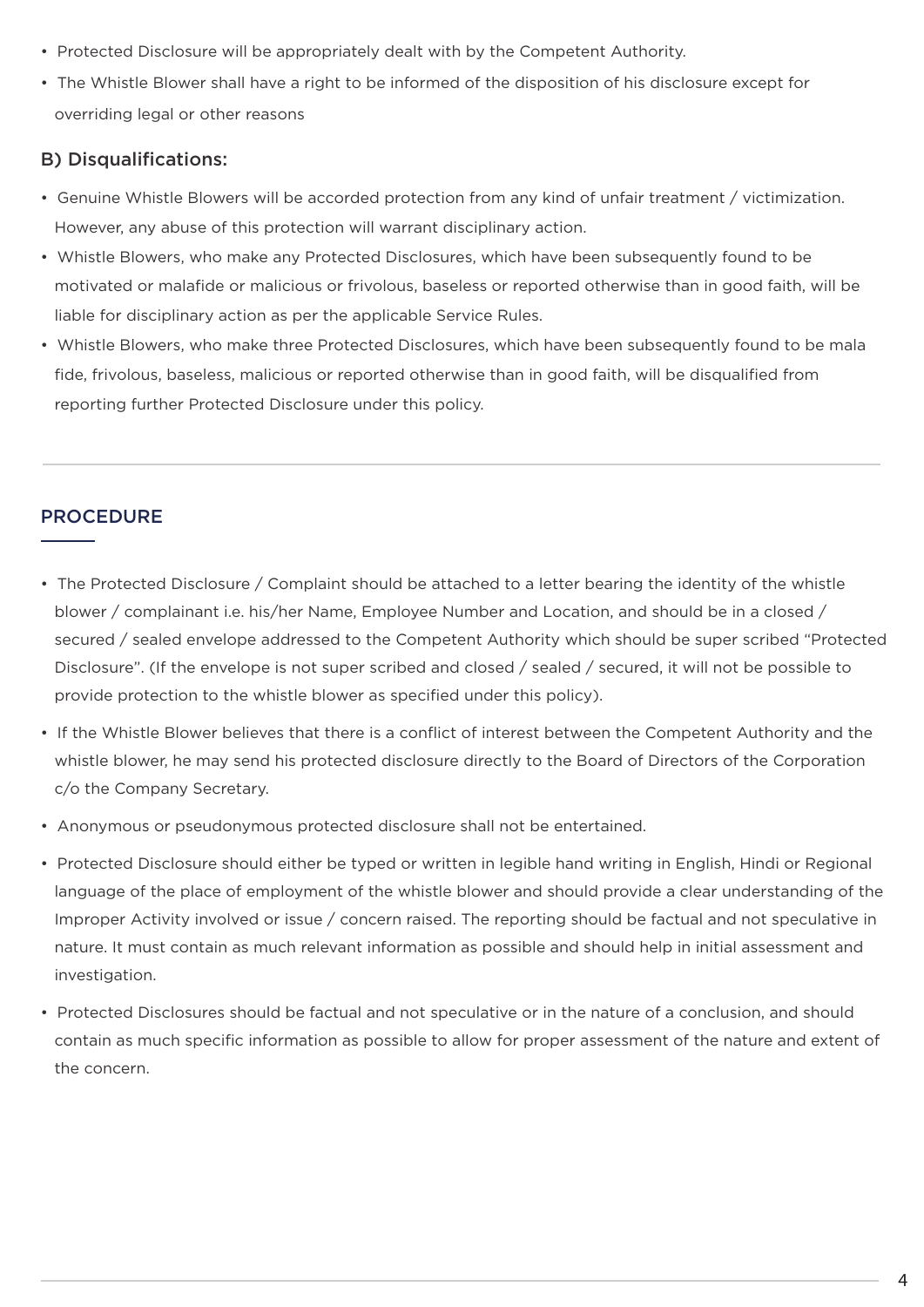## INVESTIGATIONS AND ROLE OF INVESTIGATORS

On receipt of Protected Disclosure, the Competent Authority shall detach the covering letter and verify / confirm the authenticity of the Whistle Blower. On receipt of confirmation, the protected disclosure may be forwarded to the investigators for investigation

## A) Investigation:

- Investigations will be launched only after a preliminary review by the Competent Authority which establishes that;
	- The alleged act constitutes an improper or unethical activity or conduct, and
	- The allegation is supported by information specific enough to be investigated or in cases where the allegation is not supported by specific information, it is felt that the concerned matter deserves review.
- If the Competent Authority determines that an investigation is not warranted, reason(s) for such determination shall be recorded in writing.
- If the Competent Authority is prima facie satisfied that the Protected Disclosure warrants investigation of the alleged improper activity, Competent Authority will direct appropriate investigating machinery of the Corporation to investigate the matter.
- The decision to conduct an investigation taken by the Competent Authority is by itself not to be construed as an accusation and is to be treated as a neutral factfinding process.
- The identity of a Subject and the Whistle Blower will be kept confidential to the extent possible given the legitimate needs of law and the investigation.
- Subjects will normally be informed of the allegations at the outset of a formal investigation and will be given opportunities for providing their inputs during the investigation.
- Subjects shall have a duty to co-operate with the Competent Authority or any of the Investigators during investigation to the extent that such co-operation will not compromise self-incrimination protections available under the applicable laws.
- Subjects have a responsibility not to interfere with the investigation. Evidence shall not be withheld, destroyed or tampered with, and witnesses shall not be influenced, coached, threatened or intimidated by the Subjects.
- Unless there are compelling reasons not to do so, Subjects will be given the opportunity to respond to material findings contained in an investigation report. No allegation of wrongdoing against a Subject shall be considered as maintainable unless there is good evidence in support of the allegation.
- Subjects have a right to be informed of the outcome of the investigation.
- The investigation shall be completed normally within 45 days of the date of receipt of the protected disclosure or such extended period as the Competent Authority may permit for reasons to be recorded.
- Whistle Blower can make Protected Disclosure to Committee, as soon as possible but not later than 30 consecutive days after becoming aware of the same.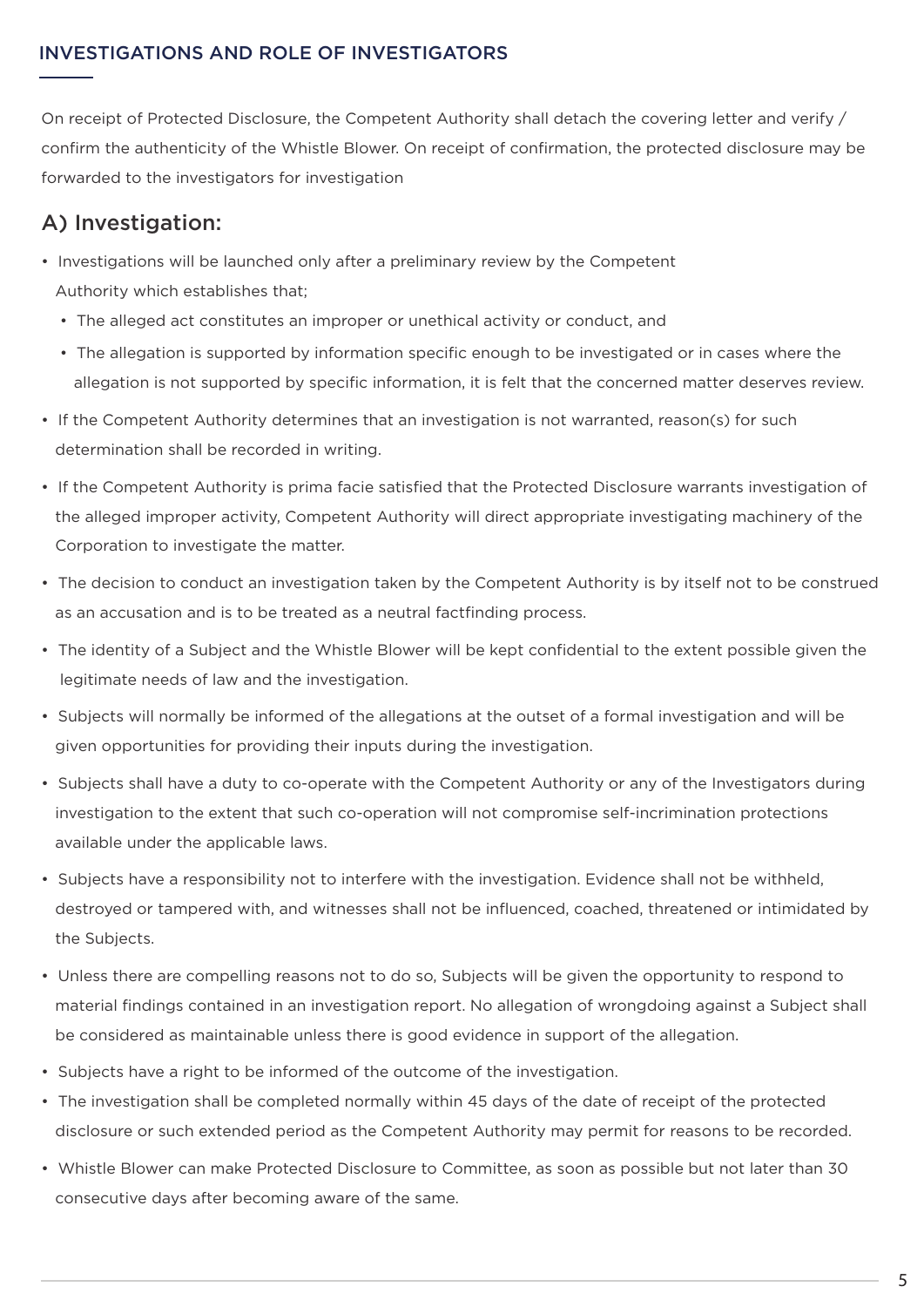The identity of the Whistle Blower shall be kept confidential

- No unfair treatment will be meted out to a Whistle Blower by virtue of his/her having reported a Protected Disclosure under this Policy.
- Complete protection, will be given to Whistle Blowers against any unfair practice like retaliation, threat or intimidation of termination / suspension of service, disciplinary action, transfer, demotion, refusal of promotion, or the like including any direct or indirect use of authority to obstruct the Whistle Blower's right to continue to perform his duties / functions including making further Protected Disclosure.
- If the Whistle Blower is required to give evidence in criminal or disciplinary proceedings, arrangements will be made for the Whistle Blower to receive advice about the procedure. Expenses incurred by the Whistle Blower in connection with the above, towards travel etc. will be reimbursed as per normal entitlements.
- A Whistle Blower may report any violation of the above clause to the Competent Authority who shall investigate into the same and take corrective action as may be required.
- Any other Employee assisting in the said investigation shall also be protected to the same extent as the Whistle Blower.

## ACTION

- If the Competent Authority is of the opinion that the investigation discloses the existence of improper activity which is an offence punishable in law, the Competent Authority may direct the concerned authority to take disciplinary action under the provision of applicable Service Rules and / or initiate action under applicable statutory provisions.
- If the Competent Authority is of the opinion that the investigation discloses the existence of improper activity which warrants disciplinary action against the subject employee(s), the Competent Authority shall report the matter to the concerned Disciplinary Authority for appropriate disciplinary action.
- If the Competent Authority is satisfied that the protected disclosure is false, motivated or vexatious, the Competent Authority may report the matter to the concerned Disciplinary Authority for appropriate disciplinary action against the whistle blower.
- The Competent Authority shall take such other remedial action as deemed fit to remedy the improper activity mentioned in the protected disclosure or to prevent the re-occurrence of such improper activity.
- If the Competent Authority is of opinion that the investigation discloses that no further action on the protected disclosure is warranted, he shall so record in writing.